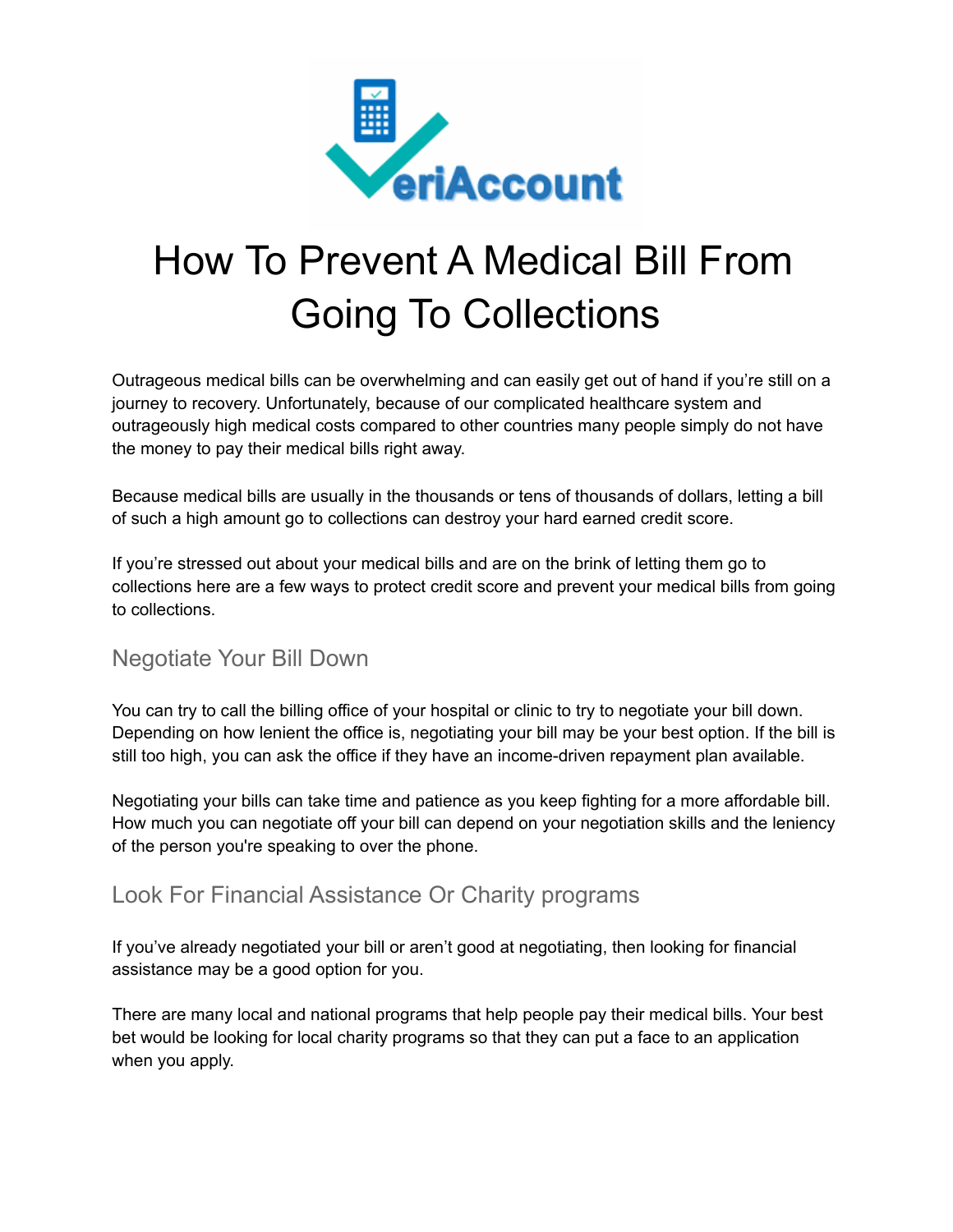

# Double Check That Your Health Insurance Plan Did Not Miss The **Coverage**

Although hospitals are usually the main culprit for outrageous medical bills, sometimes your health insurance company can be the problem.

Although not extremely common, health insurance companies sometimes miss services that they cover on your bill and will not pay for it.

Clerical errors can happen on both sides of your medical situation.

#### Hire A Medical Bill Advocate

Did you know that there are professional medical billing advocates who can help you save thousands of dollars off of your medical bills?

A medical bill advocate can do all of the above for you and more!

Medical bill advocates are professionals who specialize in helping people spot errors, over-charges, duplicate services, charges for unnecessary services, and general fraud.

Medical billing advocates can also help you make sure that your insurance company is covering your bills correctly and accurately.

Paying for a professional medical bill advocate can help you avoid years of repairing your credit if you're on the brink of collections.

# **Ready to get started with a VeriAccount medical billing advocate?**

# **Contact Us Today For A Free Consultation!**

# **(202) 280-0722**

#### **communications@veriaccount.org**